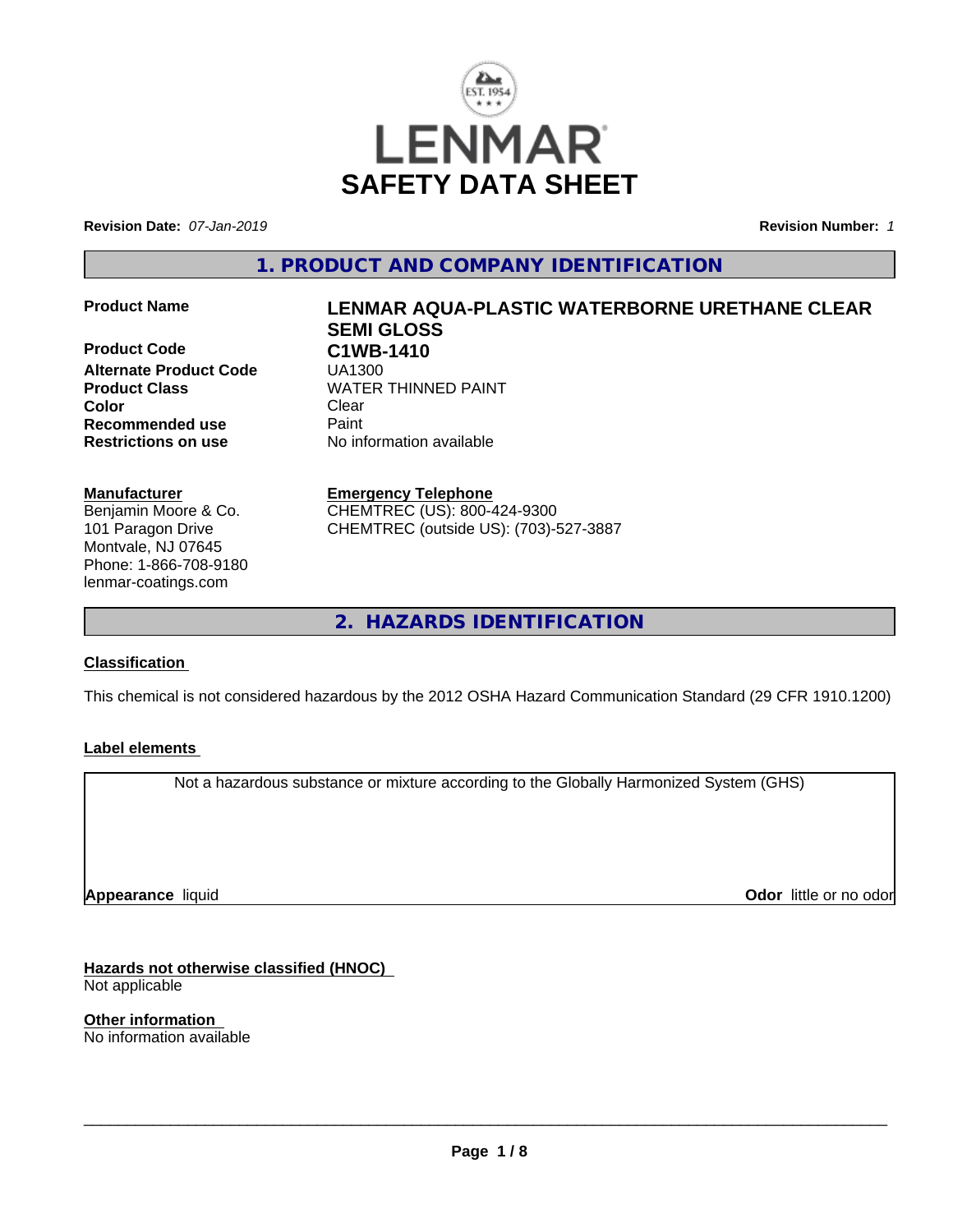# **3. COMPOSITION INFORMATION ON COMPONENTS**

| <u>nome</u><br>:hen<br>name<br>ншса                                                            | 'NC.                  | <b>MA</b><br>$\mathbf{a}$<br>--- |
|------------------------------------------------------------------------------------------------|-----------------------|----------------------------------|
| ethe⊧<br>$\sim$<br>upr<br>alvce<br>moi<br>oviene<br>ietnvi<br>. <i>.</i> 11<br>◡<br>,,,<br>. . | n,<br>1-94-Y<br>v<br> |                                  |

| 4. FIRST AID MEASURES                                                                                                           |
|---------------------------------------------------------------------------------------------------------------------------------|
| <b>General Advice</b><br>No hazards which require special first aid measures.                                                   |
| Rinse thoroughly with plenty of water for at least 15 minutes and consult a<br><b>Eye Contact</b><br>physician.                 |
| <b>Skin Contact</b><br>Wash off immediately with soap and plenty of water while removing all<br>contaminated clothes and shoes. |
| Move to fresh air. If symptoms persist, call a physician.<br><b>Inhalation</b>                                                  |
| Clean mouth with water and afterwards drink plenty of water. Consult a physician<br>Ingestion<br>if necessary.                  |
| None known.<br><b>Most Important</b><br><b>Symptoms/Effects</b>                                                                 |
| <b>Notes To Physician</b><br>Treat symptomatically.                                                                             |

**5. FIRE-FIGHTING MEASURES**

| <b>Suitable Extinguishing Media</b>                                              | Use extinguishing measures that are appropriate to local<br>circumstances and the surrounding environment.                                   |
|----------------------------------------------------------------------------------|----------------------------------------------------------------------------------------------------------------------------------------------|
| <b>Protective Equipment And Precautions For</b><br><b>Firefighters</b>           | As in any fire, wear self-contained breathing apparatus<br>pressure-demand, MSHA/NIOSH (approved or equivalent)<br>and full protective gear. |
| <b>Specific Hazards Arising From The Chemical</b>                                | Closed containers may rupture if exposed to fire or<br>extreme heat.                                                                         |
| <b>Sensitivity To Mechanical Impact</b>                                          | No.                                                                                                                                          |
| <b>Sensitivity To Static Discharge</b>                                           | No.                                                                                                                                          |
| <b>Flash Point Data</b><br>Flash Point (°F)<br>Flash Point (°C)<br><b>Method</b> | Not applicable<br>Not applicable<br>Not applicable                                                                                           |
| <b>Flammability Limits In Air</b>                                                |                                                                                                                                              |
| Lower flammability limit:<br><b>Upper flammability limit:</b>                    | Not applicable<br>Not applicable                                                                                                             |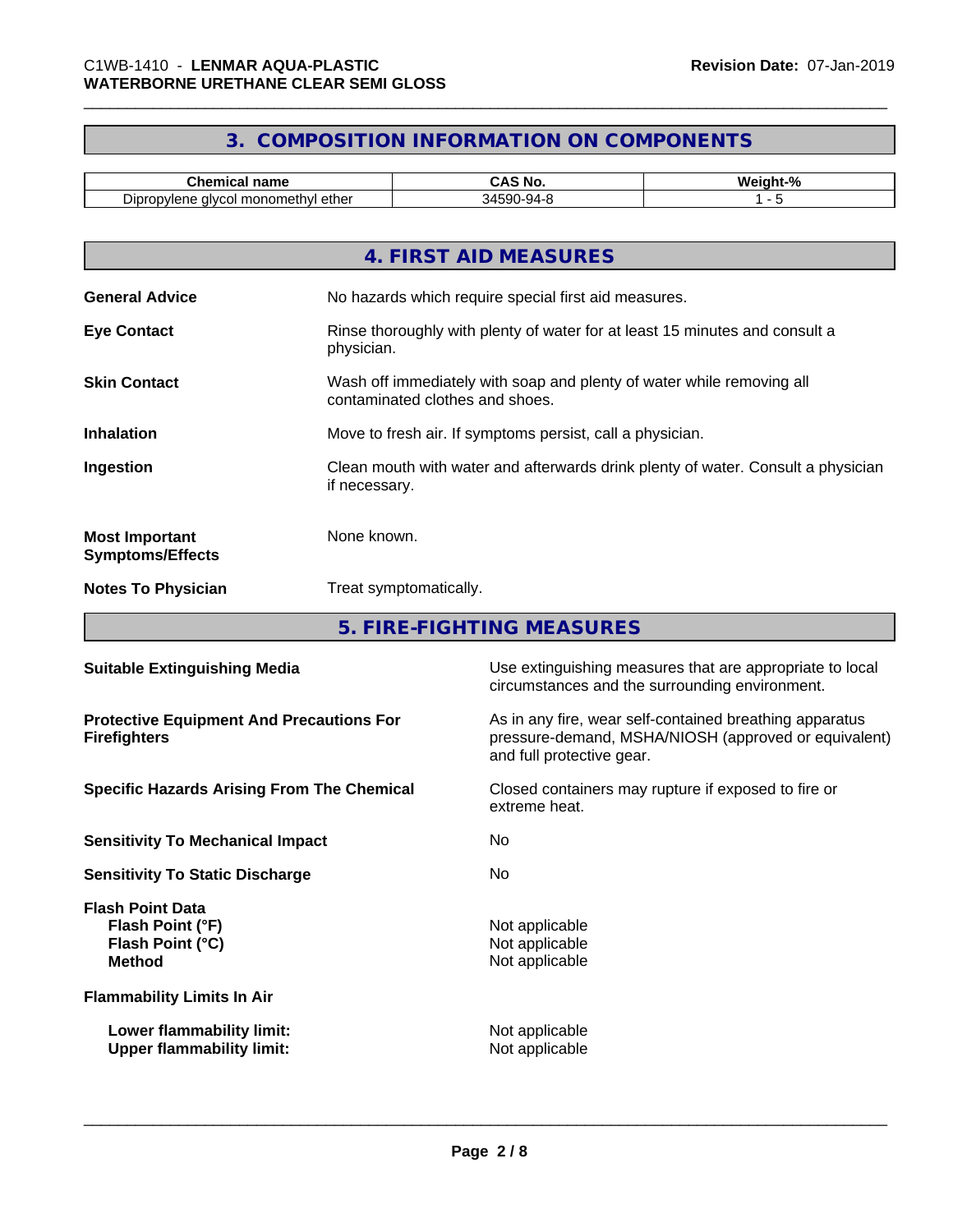| <u>NFPA</u> | Health: . | <b>Flammability: 0</b> | <b>Instability: 0</b> | <b>Special: Not Applicable</b> |  |
|-------------|-----------|------------------------|-----------------------|--------------------------------|--|
| .           |           |                        |                       |                                |  |

#### **NFPA Legend**

- 0 Not Hazardous
- 1 Slightly
- 2 Moderate
- 3 High
- 4 Severe

*The ratings assigned are only suggested ratings, the contractor/employer has ultimate responsibilities for NFPA ratings where this system is used.*

*Additional information regarding the NFPA rating system is available from the National Fire Protection Agency (NFPA) at www.nfpa.org.*

# **6. ACCIDENTAL RELEASE MEASURES**

| <b>Personal Precautions</b>      | Avoid contact with skin, eyes and clothing. Ensure adequate ventilation.                                                                                                         |
|----------------------------------|----------------------------------------------------------------------------------------------------------------------------------------------------------------------------------|
| <b>Other Information</b>         | Prevent further leakage or spillage if safe to do so.                                                                                                                            |
| <b>Environmental precautions</b> | See Section 12 for additional Ecological Information.                                                                                                                            |
| <b>Methods for Cleaning Up</b>   | Soak up with inert absorbent material. Sweep up and shovel into suitable<br>containers for disposal.                                                                             |
|                                  | 7. HANDLING AND STORAGE                                                                                                                                                          |
| <b>Handling</b>                  | Avoid contact with skin, eyes and clothing. Avoid breathing vapors, spray mists or<br>sanding dust. In case of insufficient ventilation, wear suitable respiratory<br>equipment. |
| <b>Storage</b>                   | Keep container tightly closed. Keep out of the reach of children.                                                                                                                |
| <b>Incompatible Materials</b>    | No information available                                                                                                                                                         |
|                                  |                                                                                                                                                                                  |

# **8. EXPOSURE CONTROLS/PERSONAL PROTECTION**

#### **Exposure Limits**

| <b>Chemical name</b>                | <b>ACGIH TLV</b> | <b>OSHA PEL</b>                   |
|-------------------------------------|------------------|-----------------------------------|
| Dipropylene glycol monomethyl ether | 100 ppm - TWA    | 100 ppm - TWA                     |
|                                     | 150 ppm - STEL   | $600 \text{ mg/m}^3$ - TWA        |
|                                     | Skin             | prevent or reduce skin absorption |

#### **Legend**

ACGIH - American Conference of Governmental Industrial Hygienists Exposure Limits OSHA - Occupational Safety & Health Administration Exposure Limits N/E - Not Established

**Engineering Measures** Ensure adequate ventilation, especially in confined areas.

 $\overline{\phantom{a}}$  ,  $\overline{\phantom{a}}$  ,  $\overline{\phantom{a}}$  ,  $\overline{\phantom{a}}$  ,  $\overline{\phantom{a}}$  ,  $\overline{\phantom{a}}$  ,  $\overline{\phantom{a}}$  ,  $\overline{\phantom{a}}$  ,  $\overline{\phantom{a}}$  ,  $\overline{\phantom{a}}$  ,  $\overline{\phantom{a}}$  ,  $\overline{\phantom{a}}$  ,  $\overline{\phantom{a}}$  ,  $\overline{\phantom{a}}$  ,  $\overline{\phantom{a}}$  ,  $\overline{\phantom{a}}$ 

#### **Personal Protective Equipment**

| <b>Eye/Face Protection</b>    | Safety glasses with side-shields.                                        |
|-------------------------------|--------------------------------------------------------------------------|
| <b>Skin Protection</b>        | Protective gloves and impervious clothing.                               |
| <b>Respiratory Protection</b> | In case of insufficient ventilation wear suitable respiratory equipment. |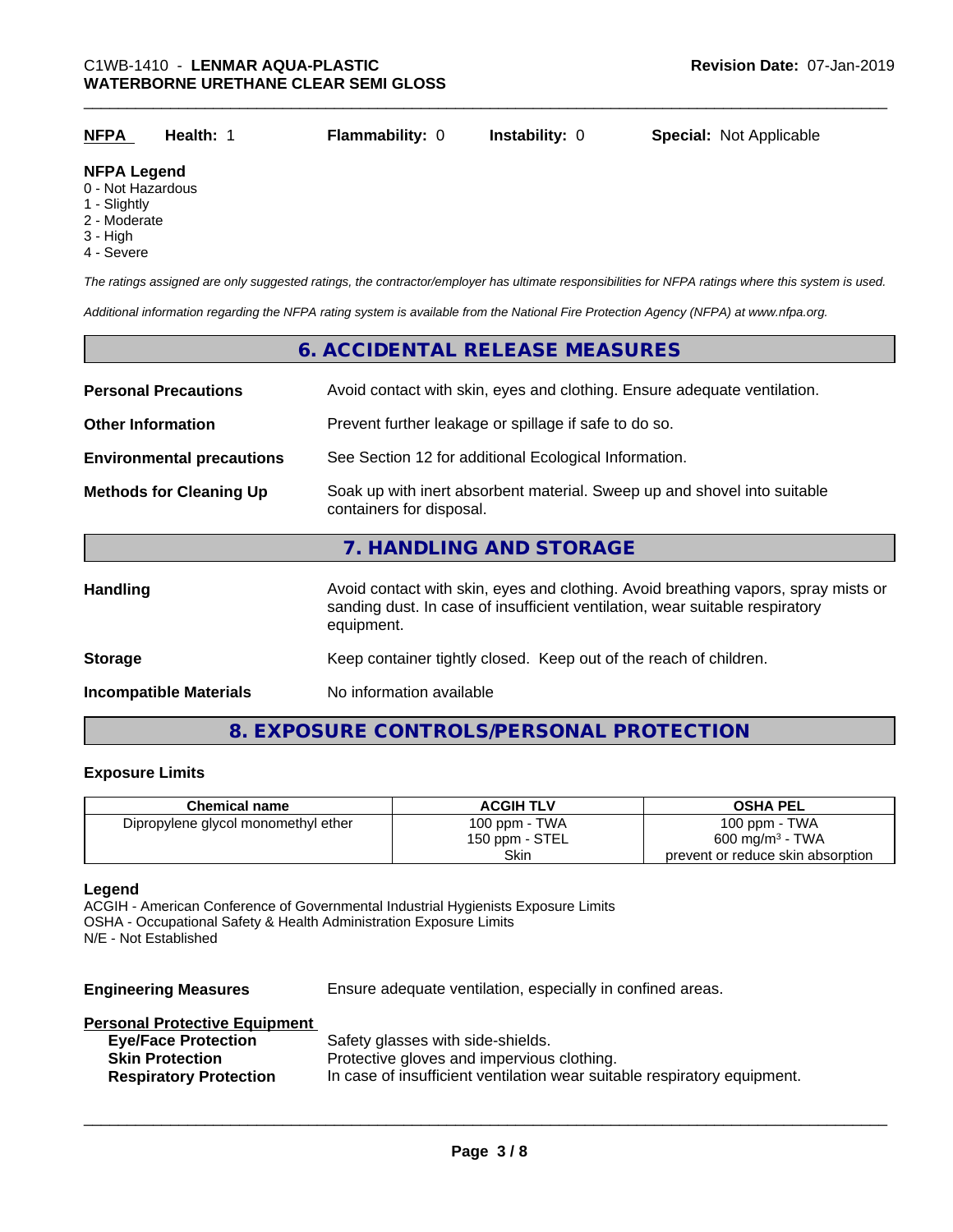**Hygiene Measures** Avoid contact with skin, eyes and clothing. Remove and wash contaminated clothing before re-use. Wash thoroughly after handling.

## **9. PHYSICAL AND CHEMICAL PROPERTIES**

**Appearance** liquid **Odor** little or no odor **Odor Threshold**<br> **Density (Ibs/gal)**<br> **Density (Ibs/gal)**<br>
2.55 - 8.75 **Density (lbs/gal) Specific Gravity** 1.02 - 1.05 **pH**<br>
Viscosity (cps) The Contract of the Contract of the Viscosity (cps) and Viscosity (cps) **Solubility(ies)** No information available **Water solubility** No information available **Evaporation Rate Evaporation Rate No information available Vapor pressure @20 °C (kPa)** No information available **Vapor density Vapor density No information available Wt. % Solids** 25 - 35 **Vol. % Solids** 20 - 30 **Wt. % Volatiles** 65 - 75 **Vol. % Volatiles** 70 - 80 **VOC Regulatory Limit (g/L)** < 275 **Boiling Point (°F)** 212 **Boiling Point (°C)** 100 **Freezing Point (°F)** 32 **Freezing Point (°C)** 0 **Flash Point (°F)**<br> **Flash Point (°C)**<br> **Flash Point (°C)**<br> **C Flash Point (°C) Method** Not applicable **Flammability (solid, gas)** Not applicable Not applicable<br>
Upper flammability limit: Not applicable **Upper flammability limit:**<br> **Lower flammability limit:**<br>
Not applicable<br>
Not applicable **Lower flammability limit: Autoignition Temperature (°F)** No information available **Autoignition Temperature (°C)** No information available **Decomposition Temperature (°F)** No information available **Decomposition Temperature (°C)**<br> **Partition coefficient**<br> **Partition coefficient**<br> **No** information available

**Viscosity (cps)** No information available **No information available** 

# **10. STABILITY AND REACTIVITY**

| <b>Reactivity</b>                         | Not Applicable                           |
|-------------------------------------------|------------------------------------------|
| <b>Chemical Stability</b>                 | Stable under normal conditions.          |
| <b>Conditions to avoid</b>                | Prevent from freezing.                   |
| <b>Incompatible Materials</b>             | No materials to be especially mentioned. |
| <b>Hazardous Decomposition Products</b>   | None under normal use.                   |
| <b>Possibility of hazardous reactions</b> | None under normal conditions of use.     |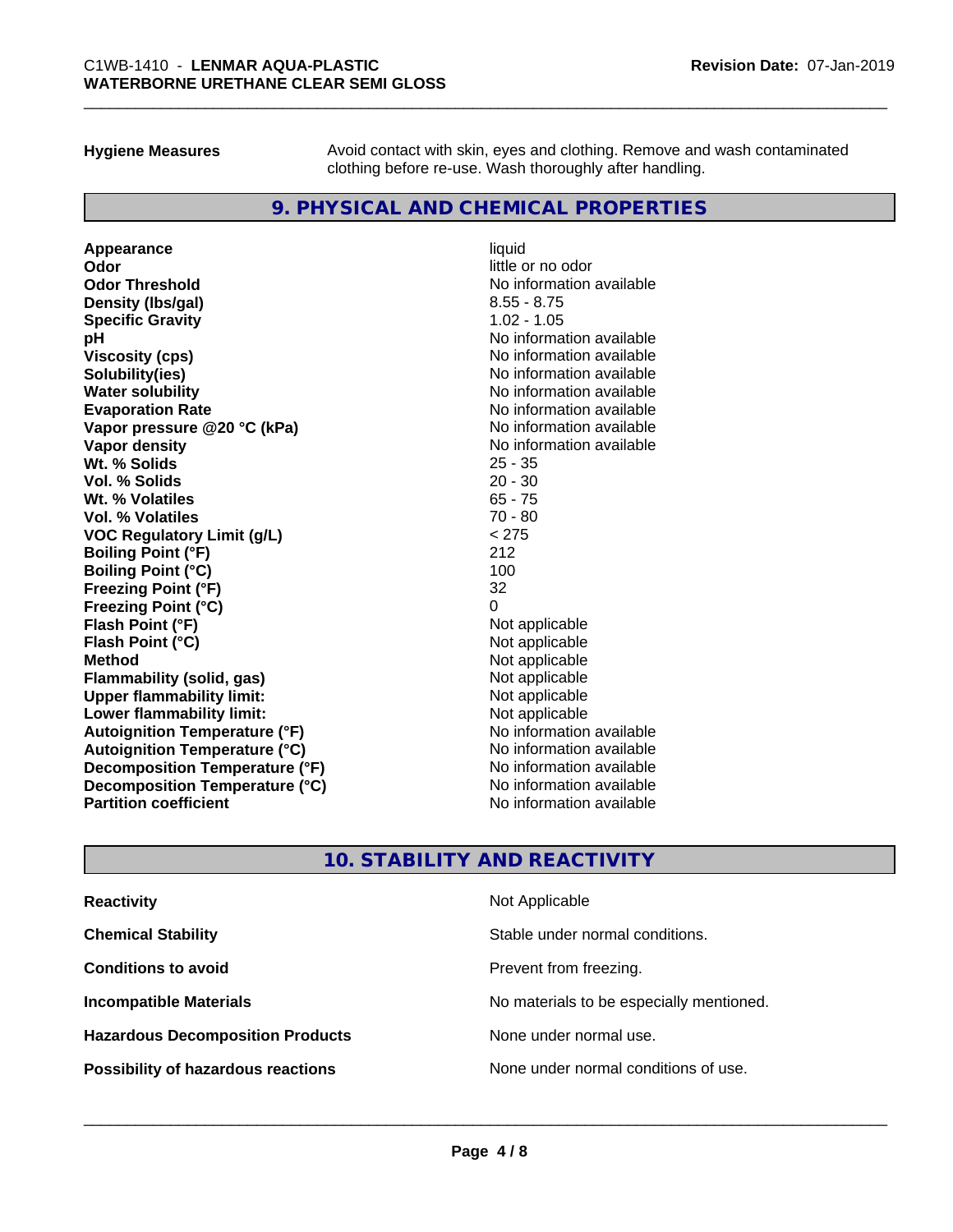# **11. TOXICOLOGICAL INFORMATION**

| <b>Product Information</b>                                                                 |                                            |                                                                                   |                        |  |
|--------------------------------------------------------------------------------------------|--------------------------------------------|-----------------------------------------------------------------------------------|------------------------|--|
| Information on likely routes of exposure                                                   |                                            |                                                                                   |                        |  |
| <b>Principal Routes of Exposure</b>                                                        |                                            | Eye contact, skin contact and inhalation.                                         |                        |  |
|                                                                                            |                                            |                                                                                   |                        |  |
| <b>Acute Toxicity</b>                                                                      |                                            |                                                                                   |                        |  |
| <b>Product Information</b>                                                                 | No information available                   |                                                                                   |                        |  |
| Symptoms related to the physical, chemical and toxicological characteristics               |                                            |                                                                                   |                        |  |
| <b>Symptoms</b>                                                                            |                                            | No information available                                                          |                        |  |
| Delayed and immediate effects as well as chronic effects from short and long-term exposure |                                            |                                                                                   |                        |  |
| Eye contact                                                                                | May cause slight irritation.               |                                                                                   |                        |  |
| <b>Skin contact</b>                                                                        |                                            | Substance may cause slight skin irritation. Prolonged or repeated contact may dry |                        |  |
|                                                                                            | skin and cause irritation.                 |                                                                                   |                        |  |
| <b>Inhalation</b>                                                                          | May cause irritation of respiratory tract. |                                                                                   |                        |  |
| Ingestion                                                                                  |                                            | Ingestion may cause gastrointestinal irritation, nausea, vomiting and diarrhea.   |                        |  |
| <b>Sensitization</b>                                                                       | No information available                   |                                                                                   |                        |  |
| <b>Neurological Effects</b>                                                                | No information available.                  |                                                                                   |                        |  |
| <b>Mutagenic Effects</b>                                                                   |                                            | No information available.                                                         |                        |  |
| <b>Reproductive Effects</b>                                                                | No information available.                  |                                                                                   |                        |  |
| <b>Developmental Effects</b>                                                               | No information available.                  |                                                                                   |                        |  |
| <b>Target organ effects</b>                                                                | No information available.                  |                                                                                   |                        |  |
| <b>STOT - single exposure</b>                                                              | No information available.                  |                                                                                   |                        |  |
| <b>STOT - repeated exposure</b>                                                            |                                            | No information available.                                                         |                        |  |
| Other adverse effects                                                                      |                                            | No information available.                                                         |                        |  |
| <b>Aspiration Hazard</b>                                                                   |                                            | No information available                                                          |                        |  |
| <b>Numerical measures of toxicity</b>                                                      |                                            |                                                                                   |                        |  |
| The following values are calculated based on chapter 3.1 of the GHS document               |                                            |                                                                                   |                        |  |
| <b>ATEmix (oral)</b>                                                                       | 28614 mg/kg                                |                                                                                   |                        |  |
| <b>Component Information</b>                                                               |                                            |                                                                                   |                        |  |
| Chemical name                                                                              | Oral LD50                                  | Dermal LD50                                                                       | <b>Inhalation LC50</b> |  |
| Dipropylene glycol monomethyl                                                              | $= 5400 \mu L/kg$ (Rat)                    | $= 9500$ mg/kg (Rabbit)                                                           |                        |  |
| ether<br>34590-94-8                                                                        |                                            |                                                                                   |                        |  |

#### **Carcinogenicity**

*There are no known carcinogenic chemicals in this product above reportable levels.*

**12. ECOLOGICAL INFORMATION**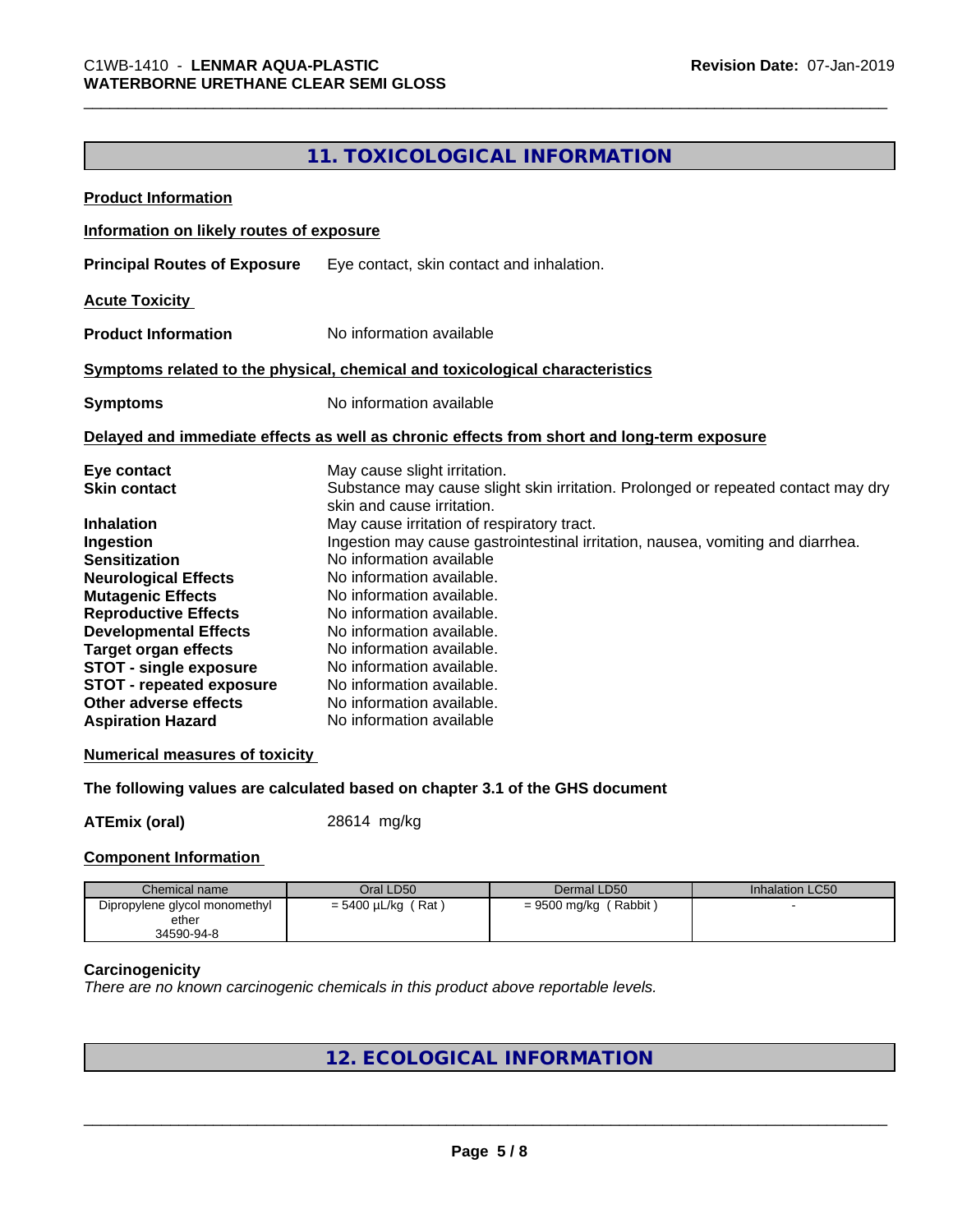#### **Ecotoxicity Effects**

The environmental impact of this product has not been fully investigated.

#### **Product Information**

#### **Acute Toxicity to Fish**

No information available

#### **Acute Toxicity to Aquatic Invertebrates**

No information available

#### **Acute Toxicity to Aquatic Plants**

No information available

#### **Persistence / Degradability**

No information available.

#### **Bioaccumulation**

No information available.

#### **Mobility in Environmental Media**

No information available.

#### **Ozone**

No information available

#### **Component Information**

#### **Acute Toxicity to Fish**

No information available

#### **Acute Toxicity to Aquatic Invertebrates**

No information available

#### **Acute Toxicity to Aquatic Plants**

No information available

|                              | 13. DISPOSAL CONSIDERATIONS                                                                                                                                                                                               |
|------------------------------|---------------------------------------------------------------------------------------------------------------------------------------------------------------------------------------------------------------------------|
| <b>Waste Disposal Method</b> | Dispose of in accordance with federal, state, and local regulations. Local<br>requirements may vary, consult your sanitation department or state-designated<br>environmental protection agency for more disposal options. |
|                              | <b>14. TRANSPORT INFORMATION</b>                                                                                                                                                                                          |
| DOT                          | Not regulated                                                                                                                                                                                                             |
| <b>ICAO / IATA</b>           | Not regulated                                                                                                                                                                                                             |
| IMDG / IMO                   | Not regulated                                                                                                                                                                                                             |
|                              |                                                                                                                                                                                                                           |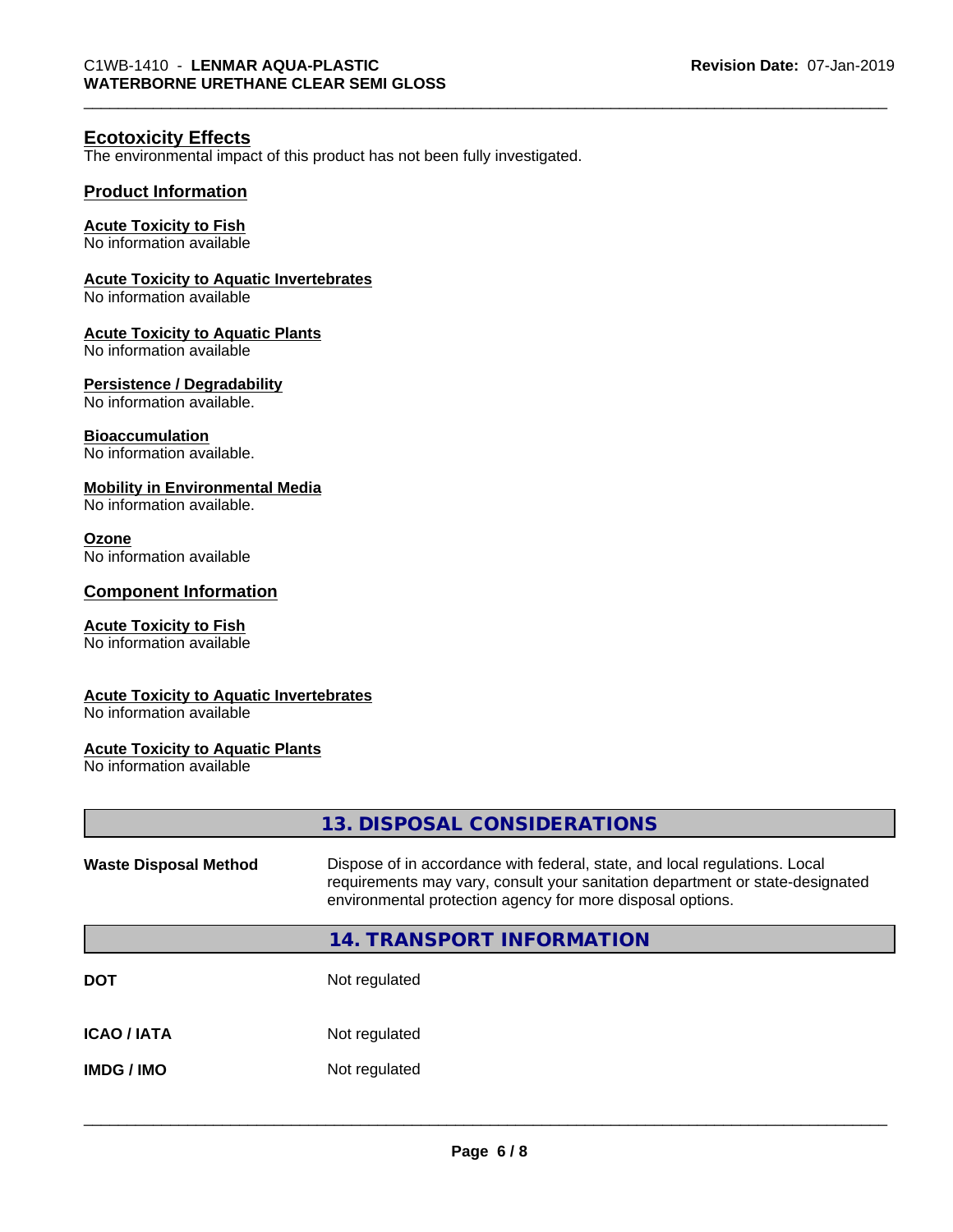# **15. REGULATORY INFORMATION**

# **International Inventories**

| <b>TSCA: United States</b> | Yes - All components are listed or exempt. |
|----------------------------|--------------------------------------------|
| <b>DSL: Canada</b>         | No - Not all of the components are listed. |

#### **Federal Regulations**

#### **SARA 311/312 hazardous categorization**

| Acute health hazard               | Nο |
|-----------------------------------|----|
| Chronic Health Hazard             | N٥ |
| Fire hazard                       | Nο |
| Sudden release of pressure hazard | Nο |
| Reactive Hazard                   | N٥ |

#### **SARA 313**

Section 313 of Title III of the Superfund Amendments and Reauthorization Act of 1986 (SARA). This product contains a chemical or chemicals which are subject to the reporting requirements of the Act and Title 40 of the Code of Federal Regulations, Part 372:

| Chemical name                       | CAS No.    | Weiaht-% | <b>CERCLA/SARA 313</b>     |
|-------------------------------------|------------|----------|----------------------------|
|                                     |            |          | (de minimis concentration) |
| Dipropylene glycol monomethyl ether | 34590-94-8 |          |                            |

#### **Clean Air Act,Section 112 Hazardous Air Pollutants (HAPs) (see 40 CFR 61)**

This product contains the following HAPs:

| Chemical name                       | CAS No.    | Weight-% | <b>Hazardous Air Pollutant</b> |
|-------------------------------------|------------|----------|--------------------------------|
|                                     |            |          | (HAP)                          |
| Dipropylene glycol monomethyl ether | 34590-94-8 |          | Listed                         |

#### **US State Regulations**

#### **California Proposition 65**

**A WARNING:** Cancer and Reproductive Harm– www.P65warnings.ca.gov

#### **State Right-to-Know**

| $  -$<br>----<br>- -<br>name<br>Chemica                                               | Mass<br>- - -<br>…Jau∏ujuus — | Jersev<br><b>Nev</b><br>. 35° | <b>nsvivania</b> |
|---------------------------------------------------------------------------------------|-------------------------------|-------------------------------|------------------|
| $\overline{\phantom{a}}$<br>∶ monometh∨l ether ار<br>Dipropylene<br>alvco<br>$\cdots$ |                               |                               |                  |

#### **Legend**

X - Listed